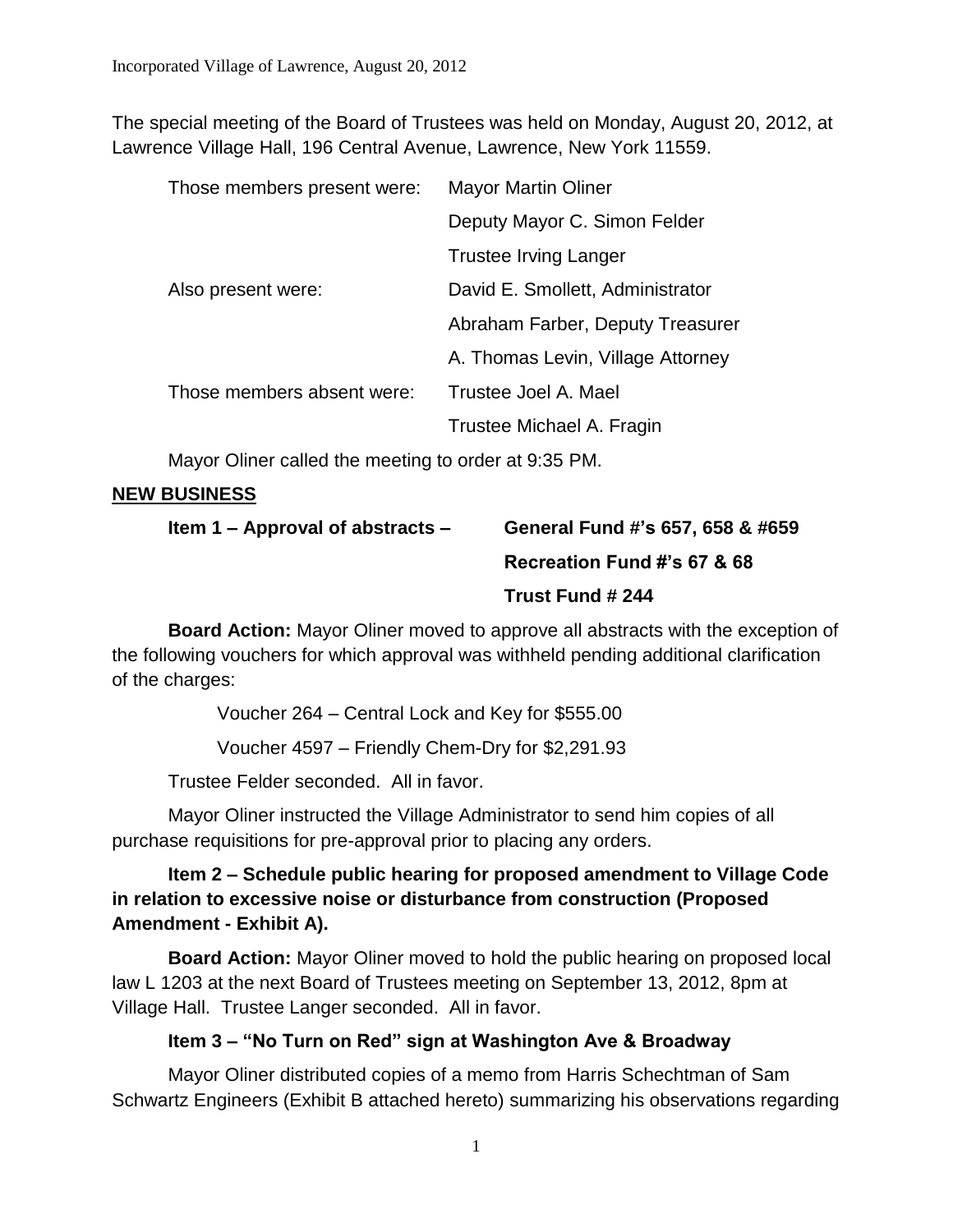traffic issues in several Village locations including the "No Turn on Red" sign recently installed by Nassau County DPW at the southeast corner of Washington Ave & Broadway, replacing the previous "No Turn on Red When Pedestrians are Present" sign. Per the memo, the County had replaced the sign after conducting a study of the intersection and, in the opinion of Mr. Schechtman, nothing in the course of his own observations indicated that the decision was in error.

**Board Action:** Mayor Oliner moved to leave the sign as is. Deputy Mayor Felder seconded. All in favor.

Additional discussion ensued regarding the other locations discussed in the memo.

# **Item 4 – Proposed Stop sign at intersection of Hollywood Crossing and Barrett Road.**

Trustee Felder described issue of traffic hazard at the intersection where Hollywood Crossing merges with Barrett Road. Vehicles travelling northbound on Hollywood Crossing pass through the intersection very quickly resulting in several near misses with vehicles passing through from Barrett Road. Currently, a Stop sign is located on Barrett Road at the intersection. Trustee Felder recommended placing an additional Stop sign at the southeast section of the intersection along Hollywood Crossing so that vehicles approaching from both streets will be forced to stop and proceed in a more coordinated, safer manner.

**Board Action:** Trustee Felder moved to adopt the following resolution pertaining to placement of the new Stop sign:

**Resolved, that §200-47 of the Village Code is hereby amended, by adding thereto in appropriate alphabetical order the following additional stop sign location:**

**Hollywood Crossing North Barrett Road**

**and it is further**

**Resolved, that the Village Administrator provide for the installation of appropriate traffic warning device(s) which will warn operators of vehicles travelling north on Hollywood Crossing of the approach to the aforesaid stop sign, and it is further**

**Resolved, that the Village Administrator send a copy of this resolution to General Code Publishers Corp. for publication in the next Code supplement.**

Mayor Oliner seconded. All in favor.

Mayor Oliner noted that in the event the administration receives comments from residents pertaining to the Stop sign, the matter will be reconsidered.

#### **Item 5 – Kosher Caterer at LY&CC**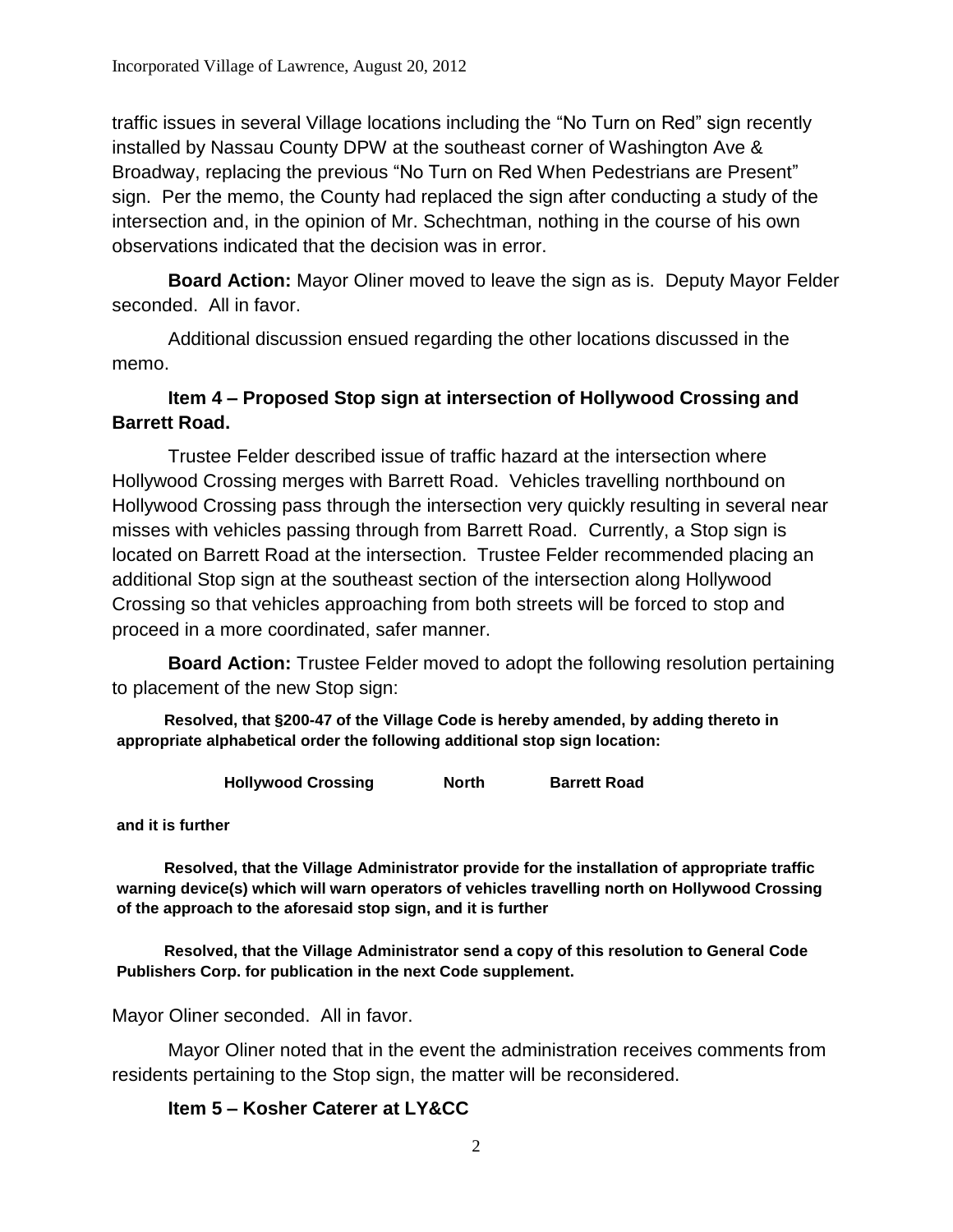Discussion ensued regarding details of the contract and negotiations with Michael Schick of Catering by Michael Schick. Mayor Oliner and Trustee Langer said they will continue the discussion with Mr. Schick.

### **Item 6 – Trees replacement on Copperbeech Lane**

Mayor Oliner asked Village Administrator Smollett to document dead trees along Copperbeech Lane and provide recommendations for their replacement.

### **Item 7 – Subdivision of water treatment facility**

Discussion ensued on the matter of the subdivision of the water treatment facility pursuant to the transfer of the plant to Nassau County. There was a consensus not to take any action at this time.

### **Item 8 – Traffic and parking congestion on Broadway between Lord Avenue and 878 Highway**

Discussion ensued regarding the issue of traffic and parking congestion on Broadway between Lord Avenue and the 878 Highway, resulting from meetings held at various times of the day at a private home in the area.

There being no further business, Mayor Oliner moved to adjourn the meeting. Trustee Felder seconded. All in favor.

Meeting adjourned at 11:30 PM.

This is to certify that I, David E. Smollett, read the preceding minutes, and they are in all respects a full and correct record of such proceedings.

> David E. Smollett, Administrator, Clerk/Treasurer

\_\_\_\_\_\_\_\_\_\_\_\_\_\_\_\_\_\_\_\_\_\_\_\_\_\_\_\_\_\_\_\_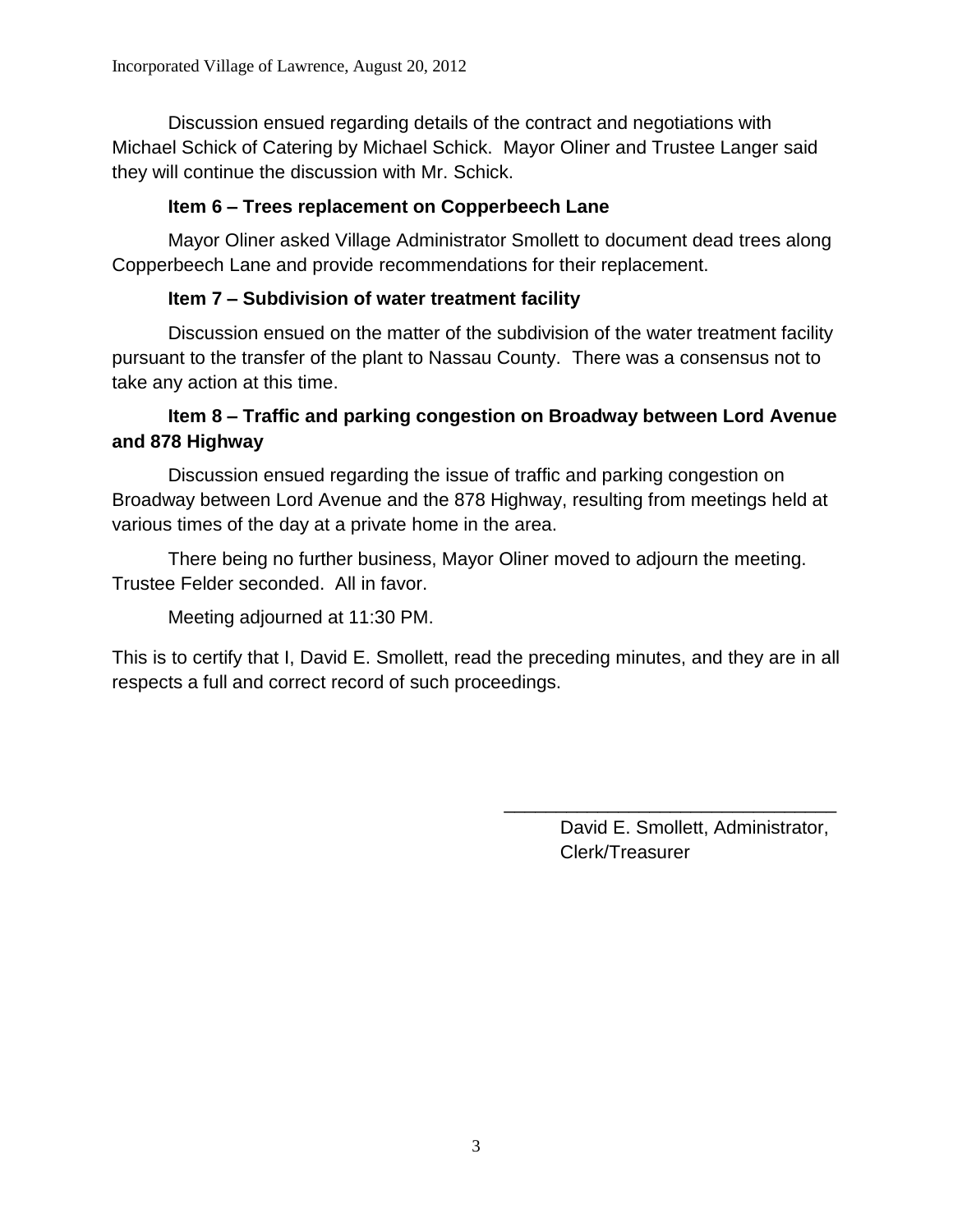#### **Exhibit A – Proposed Amendment (amendments underlined)**

L 1203

A local law to amend the Code of the Village of Lawrence, in relation to excessive noise or disturbance.

Section one. Section 144-5(B) of the Code of the Village of Lawrence is hereby amended, to read as follows:

"B. Any and all construction, whether with or without a building permit, occurring both inside or outside a building or structure, including excavation, demolition, alteration or repair of any building, shall be permitted only between the hours of 8:00 a.m. and 6:00 p.m., Monday through Friday, and 9:00 a.m. and 6:00 p.m. on Saturday and Sunday. Notwithstanding the foregoing, no construction, including excavation, demolition, alteration or repair of any building or structure, and whether with or without a building permit, may be conducted outside any building or structure, or inside any building or structure in such manner as to emit noise audible at the property line, on Saturday or Sunday."

Section two. If any part of this local law shall be adjudged to be invalid by any court of competent jurisdiction, such judgment shall not affect, impair or invalidate any other part of this local law, or the remainder thereof, but shall be confined in its operation to the clause, sentence, paragraph, section, chapter, or part thereof directly involved in the controversy in which such judgment shall have been rendered.

Section three. This local law shall take effect immediately upon adoption and filing pursuant to the Municipal Home Rule Law.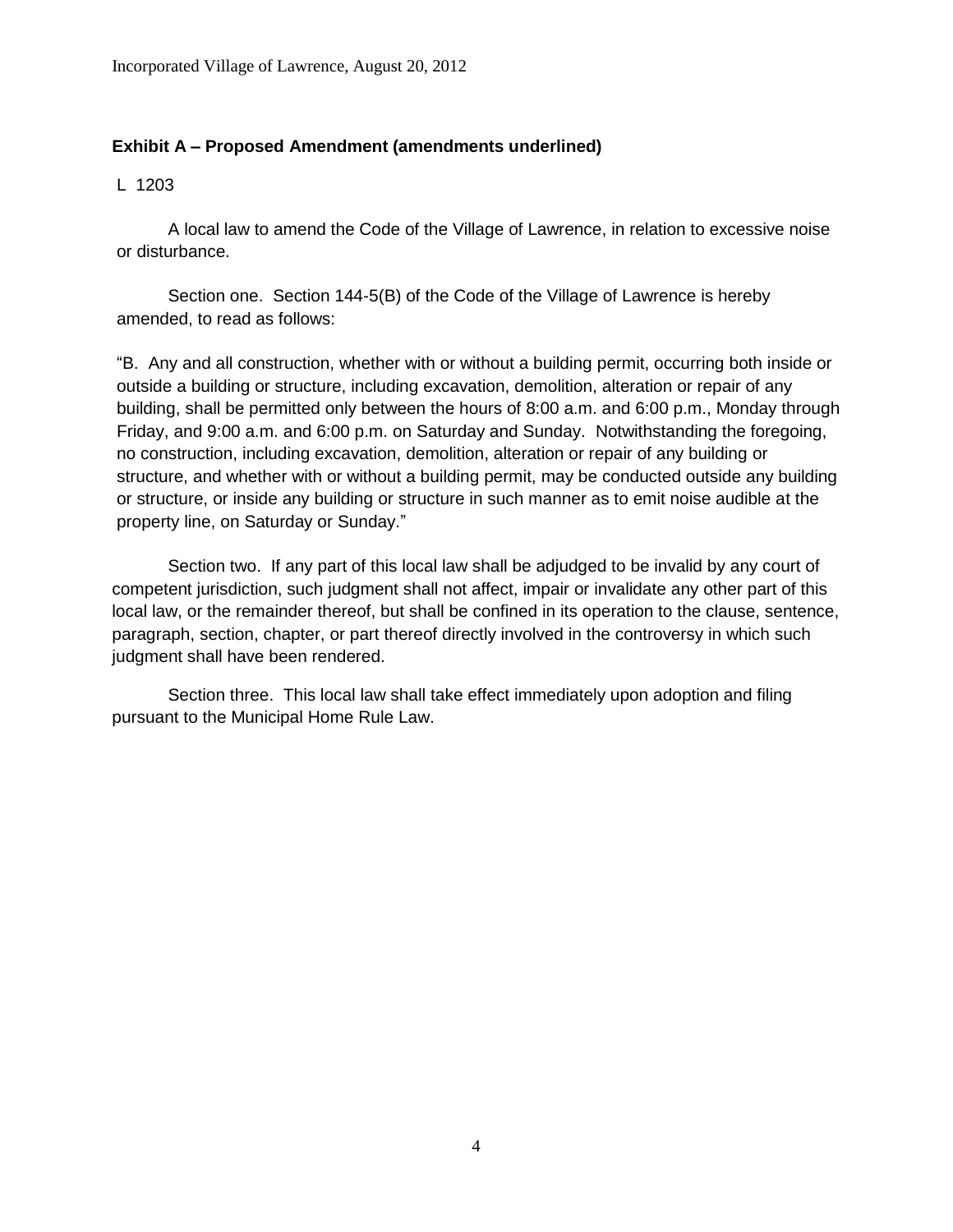### **Item 3 - Exhibit B**

**From:** Harris Schechtman [\[mailto:hschechtman@samschwartz.com\]](mailto:hschechtman@samschwartz.com) **Sent:** Thursday, August 02, 2012 2:27 PM **To:** [mayoroliner@villageoflawrence.org](mailto:mayoroliner@villageoflawrence.org) **Cc:** Jeff Smithline; Frank Filiciotto; Erich Arcement **Subject:** Observations and Preliminary Thoughts -- Traffic Engineering Issues at Various Locations, Incorporated Village of Lawrence

At the request of the Village, SSE met with Mayor Oliner and Administrator David Smollett on July 27, and then performed site visits and briefings with the latter. This memo will summarize observations, initial thoughts, and follow-up staff review, by location.

**BROADWAY/WASHINGTON AVENUE:** The issue here concerned "No Turn On Red" signs recently installed by the County. We were informed that these replaced "No Turn On Red When Pedestrians Are Present" signs. Complaints have been received by the Village that this is causing delays and queuing for drivers who previously could complete their right turn, and that due to the queuing, some drivers are electing to turn at Walters Lane, adding traffic to that street. We observed neither condition during a brief stay. There is a large edifice for Temple Beth Shalom/Hebrew Academy in the northwest quadrant of the intersection that may have occasioned the regulatory change. Since we are told that Nassau County DPW made this change after study, efforts to restore the former regulation will face a greater burden in having to show that the decision was in error. There is nothing that immediately points to that. At a minimum, a sight distance analysis would be required.

Since the complaints are prompted by the longer green signal phase for Broadway, an alternative approach could be to determine, by counts and observation, whether current conditions might warrant reallocation of additional green-time to Washington Avenue. It was also noted that while the crossing of Broadway at the west side of the intersection is accommodated by a high visibility crosswalk, the other three crossings at this intersection have no crosswalks at all. If the motive for the upgraded regulation is greater pedestrian safety, then the Village may wish to request striping of the three other crossings.

**CENTRAL AVENUE/ROUTE 878:** The issue described here involves delays, throughput, bus stop location, geometry, turning movements, and inadequate storage, particularly involving southbound Route 878 and Central Avenue traffic in both directions. It is complicated by traffic signals under three separate jurisdictions (NYS DOT; Nassau County DPW; and NYC DOT) in close proximity, some less than 200' apart. We are told that NYS DOT is already studying lengthening the southbound right turn lane.

This is a somewhat complex intersection and problem. Extensive data will be needed, either through existing sources or through collection, observations, and analysis. The cost of this study effort could be estimated for the Village based on availability of data. Upon completion of this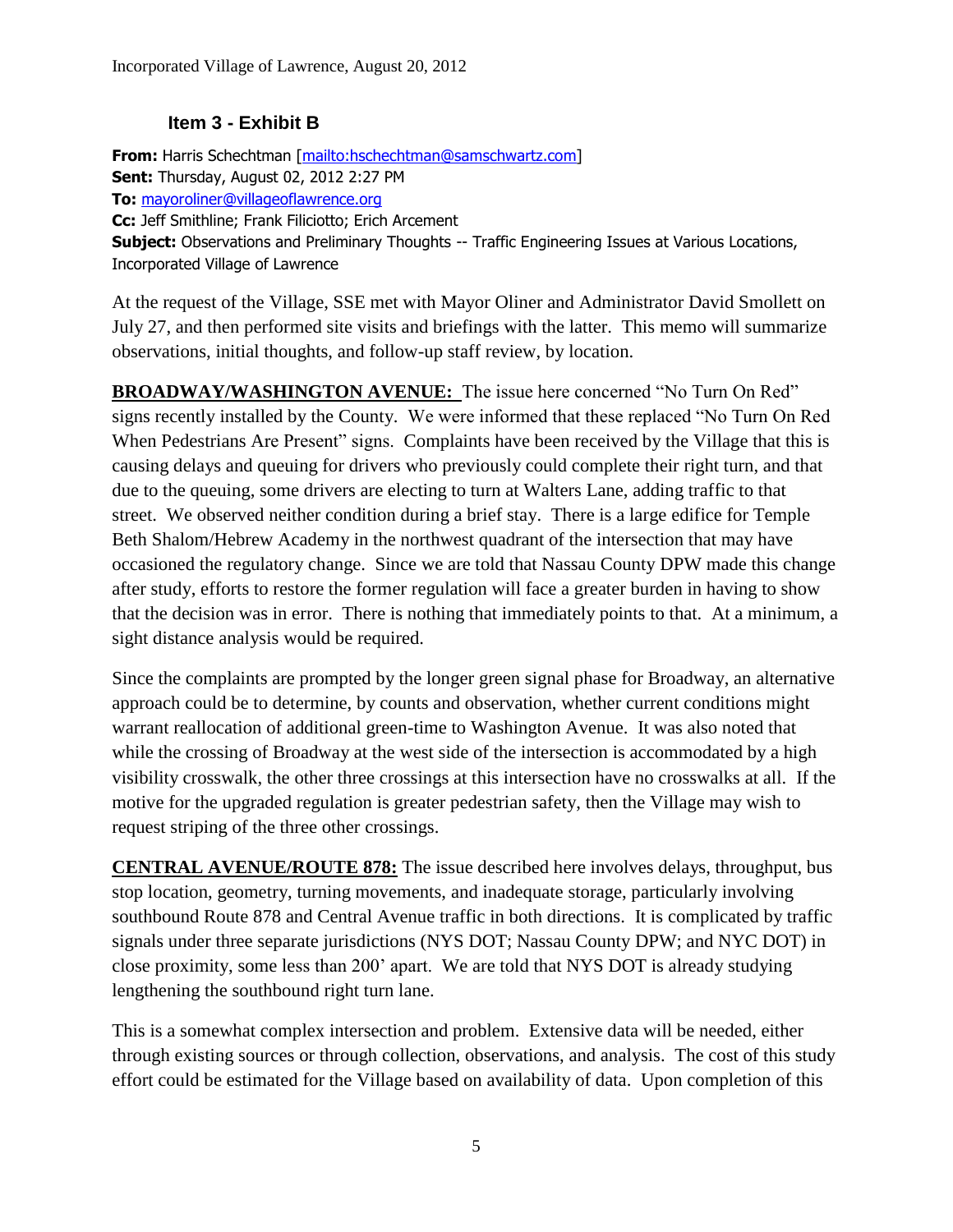study, a second round of expense would likely be required for meetings/coordination/technical review/implementation with NYS DOT, NYC DOT, and Nassau County DPW.

**AUERBACH LANE/BROADWAY:** Two issues were brought for consideration: the feasibility of a traffic signal, and interest in converting Auerbach Lane to one-way southbound operation.

We were informed that an inquiry was made of Nassau County DPW, with an informal reply that a traffic signal might be warranted. Whether a warrants study is performed by DPW or others, data will be required for an initial decision, and, if favorable, to determine the signal phasing. Because Broadway is currently free-flowing at this location (with the nearest up and downstream traffic signals some distance away), a new signal will add constraints to some Broadway traffic. By brief observation, highest volumes are along Broadway, so the time available for green phase at the two or three crossings would be actuated based on demand. This means that drivers on cross streets who are currently controlled by stop signs may encounter longer waits to enter Broadway, particularly if No Turn On Red restrictions are deemed necessary. If traffic counts confirm what SSE believes will be low volumes on Cedar Lane and on Copper Beech Lane, those phases might only be activated by the presence of a vehicle. Pedestrian crossings could be accommodated by or might determine the length of these short green phases, since Broadway is only 28-29' wide at this location. The variety of turn movements within a 150' distance may argue for a traffic signal, particularly if residents feel that the lengthened gore at the intersection of Copper Beech and Auerbach (that SSE was previously involved with) has not sufficiently separated various movements at this intersection.

SSE believes that a signal study should consider whether there is need or sufficient incremental benefit for including Cedar Lane for signal controls. SSE also suggests that consideration be given to an alternative that would not require traffic signals. The fact that all roads at this intersection are single lane and that roadway space is available south of Broadway may make it feasible to build a roundabout at this location. Further study of the site and geometry issues would be required, and approval from Nassau County DPW would be necessary in any case.

Consideration of converting Auerbach Lane to a one-way southbound street is fraught with potential issues. Some years ago, the Village brought in SSE to look at this area because of residents' complaints of speeding by drivers using it as a shortcut to/from back Lawrence. Since Auerbach Lane is approximately 31'wide – with parking permitted – the current two-way operation is a de facto traffic calming measure. Making the street one-way will remove this impediment, and facilitate higher speeds, which may also make it more attractive to additional traffic as a bypass route. Among other potential impacts of this proposal are that:

 Auerbach Lane residents will face longer, more circuitous trips to or from their homes.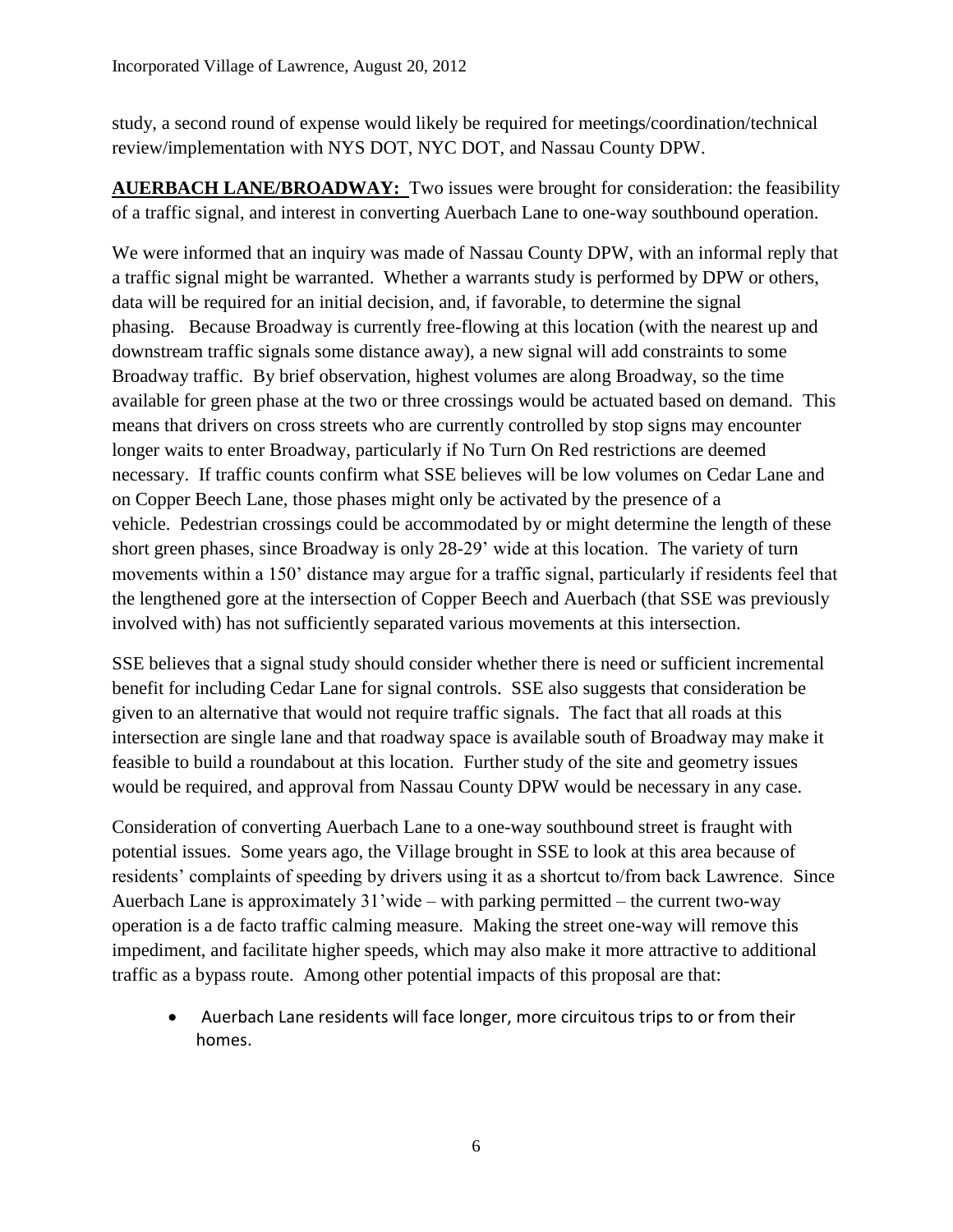- In order to go northbound, they are likely to use either Jorgen Street or Amberly Road to cut over. These are very lightly-traveled streets today – used mainly by residents – that would see increased traffic volume.
- Both Auerbach residents going north and northbound bypass drivers displaced by the one-way conversion will seek a northbound alternative. That is likely to be Briarwood Lane or Sealy Drive, which would experience more traffic than today.

The potential impacts of this proposal on the entire neighboring streets should be considered before the Village takes action.

# **BROADWAY, BETWEEN LAWRENCE AVENUE AND NASSAU EXPRESSWAY:** The

issues described to SSE are speeding and the difficulty/safety concerns of entering or crossing Broadway from Sutton Place and from Lord Avenue. Related to the former, we were told that there are unprotected pedestrian crossings at Sutton Place on Saturdays and holidays. This segment of Broadway is one-half mile long, perfectly straight, controlled by signals at either end, paved predominantly with a generally undamaged concrete composition, approximately 42'-wide in its eastern portion, and approximately 54'-wide west of Lord Avenue. There is a solid double center line for the full length, but no other markings, except at the Nassau Expressway intersection. There are sight-line impediments east of Lord Avenue and in both directions at the south side of the Sutton Place intersection. Some key factors help to generate problematic driver behavior along Broadway. The traffic signal at Nassau Expressway has a long red phase for Broadway and is clearly seen from a distance by westbound drivers. Some drivers use this information to speed up to decrease their likelihood of missing the green signal phase. Others translate the non-delineated 21+' cross section into two lanes, and pass non-speeding drivers on the left or right side – sometimes with little clearance, or crossing the center line – without warning or expectation. In addition to the hazards they create, the presence of high-speed traffic against the curb creates a risk for drivers from the cross streets while attempting to check for oncoming traffic by inching out to improve their sight lines.

The suggestion for stop signs at the two intersections is not a preferable solution at this early stage without analysis. Stop signs should not be used to regulate speed. Under the conditions described above, they may not deter some drivers intent on making the light, and they may impart a false sense of confidence in drivers proceeding from the cross streets, as well as in pedestrians who believe drivers will always come to a complete stop. Depending on the volume of pedestrians crossing, the assessment could change, although Nassau County also allows crosswalks at locations without traffic controls. Traffic signals might be preferable, but they will require study to see if warrants are met. Based on brief observations and limited information, it does not appear likely that Lord Avenue would qualify. Neither solution alone will correct the unsafe passing and speeding that are major problems.

The most effective and feasible approach may be to apply traffic calming treatments. While the most effective of these involve permanent construction, it may be possible to achieve a positive result with low-cost solutions such as striping, signage, and/or plastic bollards and curbing. A